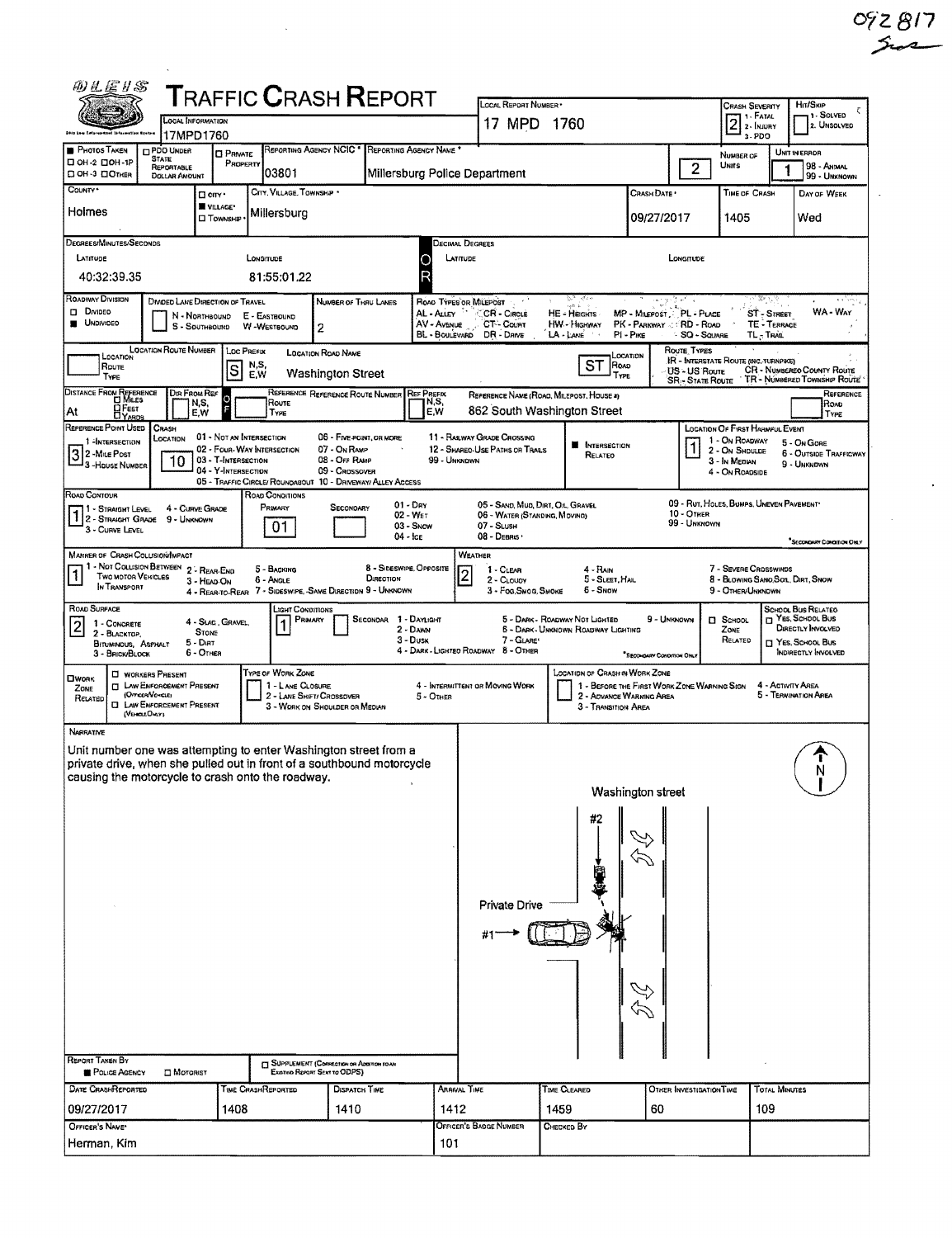|                                                                |                                                                | Unit                                                                                   |                            |                                                                               |                                                                 |                                                                                                                                           |                   |                                                                                           |                                      |                                                           |                                        |                                                                                    |                                      |                                                                               |                                                                  |
|----------------------------------------------------------------|----------------------------------------------------------------|----------------------------------------------------------------------------------------|----------------------------|-------------------------------------------------------------------------------|-----------------------------------------------------------------|-------------------------------------------------------------------------------------------------------------------------------------------|-------------------|-------------------------------------------------------------------------------------------|--------------------------------------|-----------------------------------------------------------|----------------------------------------|------------------------------------------------------------------------------------|--------------------------------------|-------------------------------------------------------------------------------|------------------------------------------------------------------|
|                                                                |                                                                |                                                                                        |                            |                                                                               |                                                                 |                                                                                                                                           |                   |                                                                                           |                                      |                                                           | LOCAL REPORT NUMBER                    | 17 MPD 1760                                                                        |                                      |                                                                               |                                                                  |
|                                                                |                                                                |                                                                                        |                            | OWNER NAME: LAST, FIRST, MIDDLE ( C SAME AS DRIVER )                          |                                                                 |                                                                                                                                           |                   |                                                                                           | OWNER PHONE NUMBER                   |                                                           |                                        |                                                                                    |                                      | DAMAGE AREA                                                                   |                                                                  |
| UNIT NUMBER                                                    |                                                                | Hutchison, Dale, L                                                                     |                            |                                                                               |                                                                 |                                                                                                                                           |                   |                                                                                           | 330-600-9362                         |                                                           |                                        | <b>DAMAGE SCALE</b>                                                                |                                      | FRONT                                                                         |                                                                  |
|                                                                | OWNER ADDRESS: CITY, STATE, ZIP                                |                                                                                        | □ SAME AS DRIVER)          |                                                                               |                                                                 |                                                                                                                                           |                   |                                                                                           |                                      |                                                           |                                        | 1<br>1 - NONE                                                                      |                                      | D                                                                             |                                                                  |
|                                                                |                                                                | 7124 TR 323, Millersburg, OH, 44654                                                    |                            |                                                                               |                                                                 |                                                                                                                                           |                   |                                                                                           |                                      |                                                           |                                        |                                                                                    |                                      | □                                                                             |                                                                  |
|                                                                | LP STATE LICENSE PLATE NUMBER                                  |                                                                                        |                            |                                                                               |                                                                 | <b>VEHICLE IDENTIFICATION NUMBER</b>                                                                                                      |                   |                                                                                           |                                      | # Occupants                                               |                                        | 2 - MINOR                                                                          |                                      |                                                                               |                                                                  |
| OН                                                             | GDH1365                                                        |                                                                                        |                            |                                                                               |                                                                 | 1G1NE52M3W6159792                                                                                                                         |                   |                                                                                           |                                      |                                                           | 3                                      | 3 - FUNCTIONAL                                                                     |                                      | □<br>о                                                                        |                                                                  |
| <b>VEHICLE YEAR</b><br>1998                                    |                                                                | <b>VEHICLE MAKE</b><br>Chevrolet                                                       |                            |                                                                               |                                                                 | <b>VEHICLE MODEL</b><br>Malibu                                                                                                            |                   |                                                                                           | <b>VEHICLE COLOR</b><br>PLE          |                                                           |                                        | 4 - DISABLING                                                                      |                                      |                                                                               |                                                                  |
| $P$ ROOF OF                                                    |                                                                | <b>INSURANCE COMPANY</b>                                                               |                            |                                                                               |                                                                 | POLICY NUMBER                                                                                                                             |                   | Toweo By                                                                                  |                                      |                                                           |                                        | 9 - Unknown                                                                        |                                      | α<br>$\Box$                                                                   | Έ                                                                |
| <b>INSURANCE</b><br>SHOWN                                      | Progressive                                                    |                                                                                        |                            |                                                                               |                                                                 | 60155832                                                                                                                                  |                   |                                                                                           |                                      |                                                           |                                        |                                                                                    |                                      | RFA                                                                           |                                                                  |
|                                                                | CARRIER NAME, ADDRESS, CITY, STATE, ZIP                        |                                                                                        |                            |                                                                               |                                                                 |                                                                                                                                           |                   |                                                                                           |                                      |                                                           |                                        |                                                                                    |                                      |                                                                               | <b>CARRIER PHONE</b>                                             |
| US DOT                                                         |                                                                | VEHICLE WEIGHT GVWR/GCWR                                                               |                            |                                                                               |                                                                 | CARGO BODY TYPE                                                                                                                           |                   |                                                                                           |                                      | TRAFFICWAY DESCRIPTION                                    |                                        |                                                                                    |                                      |                                                                               |                                                                  |
| HM PLACARD ID NO.                                              |                                                                |                                                                                        | 2 - 10,001 To 26,000K Las  | 1 - LESS THAN OR EQUAL TO 10K LBS                                             | 01                                                              | 101 - No Cargo Body Type/Not Applicabl 09 - Pole<br>02 - Bus/Van (9-15 Seats, Inc Driver)                                                 |                   | 10 - CARGO TANK                                                                           |                                      |                                                           |                                        | 1 - Two-Way, Not Divideo<br>2 - Two-Way, Not Divided, Continuous Left Turn Lane    |                                      |                                                                               |                                                                  |
|                                                                |                                                                |                                                                                        | 3 - MORE THAN 26,000K LBS. |                                                                               |                                                                 | 03 - Bus (16+ Seats, Inc Driver)<br>04 - VEHICLE TOWING ANOTHER VEHICLE<br>05 - LOGGING                                                   |                   | 11 - FLAT BED<br>12 - Dump                                                                |                                      |                                                           |                                        | 4 - Two-Way, Divided, Positive Median Barrier                                      |                                      |                                                                               | 3 - Two-Way, Divided, UNPROTECTED (PAINTED OR GRASS >4FT.) MEDIA |
| <b>HAZARDOUS MATERIAL</b><br><b>HM CLASS</b><br>$\Box$ Related |                                                                |                                                                                        |                            |                                                                               | 06 - INTERMODAL CONTAINER CHASIS<br>07 - CARGO VAN ENCLOSED BOX | 13 - CONCRETE MIXER<br>14 - Auto Transporter<br>15 - GARBAGE /REFUSE                                                                      |                   |                                                                                           |                                      | 5 - ONE WAY TRAFFICWAY                                    |                                        |                                                                                    |                                      |                                                                               |                                                                  |
|                                                                | <b>NUMBER</b>                                                  |                                                                                        |                            |                                                                               |                                                                 | 08 - GRAN, CHIPS, GRAVEL                                                                                                                  |                   | 99 - OTHER/UNKNOWN                                                                        |                                      | <b>D</b> Hr / Skip Unit                                   |                                        |                                                                                    |                                      |                                                                               |                                                                  |
|                                                                | NON-MOTORIST LOCATION PRIOR TO IMPACT                          | 01 - INTERSECTION - MARKED CROSSWAL                                                    |                            | <b>TYPE OF USE</b>                                                            |                                                                 | UNIT TYPE<br>PASSENGER VEHICLES (LESS THAN 9 PASSENGERS MED/HEAVY TRUCKS OR COMBO UNITS > 10K LES BUS/VAMLIMO(9 OR MORE INCLUDING DRIVER) |                   |                                                                                           |                                      |                                                           |                                        |                                                                                    |                                      |                                                                               |                                                                  |
|                                                                | 03 - INTERSEGTION OTHER                                        | 02 - INTERSECTION - NO CROSSWALK                                                       |                            | 1 - PERSONAL                                                                  |                                                                 | 03<br>01 - Sub - COMPACT<br>02 - COMPACT                                                                                                  |                   |                                                                                           |                                      | 14 - SINGLE UNIT TRUCK: 3+ AXLES                          |                                        | 13 - SINGLE UNIT TRUCK OR VAN 2AXLE, 6 TIRES 21 - BUS/VAN (9-15 SEATS, INC DRIVER) |                                      | 22 - Bus (16+ Seats, Inc Driver)                                              |                                                                  |
|                                                                |                                                                | 04 - MIDBLOCK - MARKED CROSSWALK<br>05 - Travel LANE - OTHER LOCATION                  |                            | 2 - COMMERCIAL                                                                |                                                                 | 99 - UNKNOWN 03 - MID SIZE<br>OR HIT/SKIP<br>04 - FULL SIZE                                                                               |                   |                                                                                           |                                      | 15 - SINGLE UNIT TRUCK / TRAILER                          |                                        |                                                                                    | NON-MOTORIST                         | 23 - ANIMAL WITH RIDER                                                        |                                                                  |
|                                                                | 06 - BICYCLE LANE<br>07 - SHOULDER/ROADSIDE<br>08 - SIDEWALK   |                                                                                        |                            | 3 - GOVERNMENT                                                                |                                                                 | 05 - Minivan<br>06 - SPORT UTILITY VEHICLE                                                                                                |                   |                                                                                           | 18 - Tractor/Double                  | 16 - Truck/Tractor (BDBTAIL)<br>17 - TRACTOR/SEMI-TRAILER |                                        |                                                                                    |                                      | 25 - BICYCLE/PEDACYCLIST                                                      | 24 - ANIMAL WITH BUGGY, WAGON, SURREY                            |
|                                                                | 09 - MEDIAN CROSSING ISLAND<br>10 - DRIVE WAY ACCESS           |                                                                                        |                            | <b>IN EMERGENCY</b>                                                           |                                                                 | 07 - Proxue<br>08 - VAN                                                                                                                   |                   |                                                                                           | 19 - Tractor/Triples                 | 20 - OTHER MEDIHEAVY VEHICLE                              |                                        |                                                                                    |                                      | 26 - PEDESTRIAN/SKATER<br>27 - OTHER NON-MOTORIST                             |                                                                  |
|                                                                | 12 - NON-TRAFFICWAY AREA                                       | 11 - SHARED-USE PATH OR TRAIL                                                          |                            | RESPONSE                                                                      |                                                                 | 09 - MOTORCYCLE<br>10 - MOTORIZEO BICYCLE                                                                                                 |                   |                                                                                           |                                      |                                                           |                                        |                                                                                    |                                      |                                                                               |                                                                  |
|                                                                | 99 - OTHER/UNKNOWN                                             |                                                                                        |                            |                                                                               |                                                                 | 11 - SNOWMOBILE/ATV<br>12 - OTHER PASSENGER VEHICLE                                                                                       |                   |                                                                                           |                                      | HAS HM PLACARD                                            |                                        |                                                                                    |                                      |                                                                               |                                                                  |
|                                                                | SPECIAL FUNCTION 01 - NONE<br>$02 - T_Ax_1$                    |                                                                                        |                            | 09 - AMBULANCE<br>$10 -$ Fine                                                 |                                                                 | 17 - FARM VEHICLE<br>18 - FARM EQUIPMENT                                                                                                  |                   | MOST DAMAGEO AREA<br>01 - None                                                            |                                      | 08 - LEFT SIDE                                            |                                        |                                                                                    | 99 - UNKNOWN                         | ACTION                                                                        | 1 - Non-CONTACT                                                  |
| 01                                                             |                                                                | 03 - RENTAL TRUCK (OVER 10KLBS)<br>04 - BUS - SCHOOL (PUBLIC OR PRIVATE) 12 - MILITARY |                            | 11 - HIGHWAY/MAINTENANCE                                                      |                                                                 | 19 - Мотовноме<br>20 - GOLF CART                                                                                                          | 01                | 02 - CENTER FRONT<br>03 - RIGHT FRONT                                                     |                                      | 09 - LEFT FRONT<br>10 - TOP AND WINDOWS                   |                                        |                                                                                    |                                      | o<br>ے<br>3 - STRIKING                                                        | 2 - Non-Collision                                                |
|                                                                | 05 - Bus - Transit<br>06 - Bus - CHARTER<br>07 - Bus - SHUTTLE |                                                                                        |                            | 13 - Police<br>14 - PUBLIC UTILITY                                            |                                                                 | 21 - Train<br>22 - OTHER (EXPLAN IN NARRATIVE)                                                                                            | 01                | MPACT ARE 04 - RIGHT SIDE<br>05 - RIGHT REAR                                              |                                      | 11 - UNDERCARRIAGE<br>12 - LOAD/TRALER                    |                                        |                                                                                    |                                      | 4 - STRUCK                                                                    | 5 - Strikng/Struck                                               |
|                                                                | 08 - Bus - Other                                               |                                                                                        |                            | 15 - OTHER GOVERNMENT<br>16 - CONSTRUCTION EOIP.                              |                                                                 |                                                                                                                                           |                   | 06 - REAR CENTER<br>07 - LEFT REAR                                                        |                                      | 13 - TOTAL (ALL AREAS)<br><b>14 - OTHER</b>               |                                        |                                                                                    |                                      |                                                                               | 9 - UNKNOWN                                                      |
| PRE- CRASH ACTIONS                                             |                                                                | MOTORIST                                                                               |                            |                                                                               |                                                                 |                                                                                                                                           |                   | NON-MOTORIST                                                                              |                                      |                                                           |                                        |                                                                                    |                                      |                                                                               |                                                                  |
| 08                                                             |                                                                | 01 - STRAIGHT AHEAD                                                                    |                            | 07 - MAKING U-TURN                                                            |                                                                 | 13 - NEGOTIATING A CURVE                                                                                                                  |                   |                                                                                           |                                      | 15 - ENTERING OR CROSSING SPECIFIED LOCATIO               |                                        |                                                                                    |                                      | 21 - OTHER NON-MOTORIST ACTION                                                |                                                                  |
| 99 - UNKNOWN                                                   |                                                                | 02 - BACKING<br>03 - CHANGING LANES<br>04 - OVERTAKING/PASSING                         |                            | 08 - ENTERING TRAFFIC LANE<br>09 - LEAVING TRAFFIC LANE                       |                                                                 | 14 - OTHER MOTORIST ACTIO                                                                                                                 |                   |                                                                                           | 17 - WORKING<br>18 - PUSHING VEHICLE | 16 - WALKING, RUNNING, JOGGING, PLAYING, CYCLING          |                                        |                                                                                    |                                      |                                                                               |                                                                  |
|                                                                |                                                                | 05 - MAKING RIGHT TURN<br>06 - MAKING LEFT TURN                                        |                            | 10 - PARKED<br>11 - SLOWING OR STOPPED IN TRAFFIC<br>12 - DRIVERLESS          |                                                                 |                                                                                                                                           |                   |                                                                                           | 20 - STANDING                        | 19 - APPROACHING OR LEAVING VEHICLE                       |                                        |                                                                                    |                                      |                                                                               |                                                                  |
|                                                                | <b>CONTRIBUTING CIRCUMSTANCE</b>                               |                                                                                        |                            |                                                                               |                                                                 |                                                                                                                                           |                   |                                                                                           |                                      |                                                           |                                        | <b>VEHICLE DEFECTS</b>                                                             |                                      |                                                                               |                                                                  |
| Primary                                                        |                                                                | MOTORIST<br>01 - None                                                                  |                            | 11 - IMPROPER BACKING                                                         |                                                                 |                                                                                                                                           |                   | NON-MOTORIST<br><b>22 - NONE</b>                                                          |                                      |                                                           |                                        |                                                                                    | 01 - TURN SIGNALS<br>02 - HEAD LAMPS |                                                                               |                                                                  |
| 02                                                             |                                                                | 02 - FAILURE TO YIELD<br>03 - RAN RED LIGHT                                            |                            |                                                                               |                                                                 | 12 - IMPROPER START FROM PARKED POSITION<br>13 - STOPPEO OR PARKED ILLEGALLY                                                              |                   | 23 - IMPROPER CROSSING<br>24 - DARTING                                                    |                                      |                                                           |                                        |                                                                                    | 03 - TAIL LAMPS<br>04 - BRAKES       |                                                                               |                                                                  |
| SECONDARY                                                      |                                                                | 04 - RAN STOP SIGN<br>05 - Exceeded Speed Limit                                        |                            |                                                                               |                                                                 | 14 - OPERATING VEHICLE IN NEGLIGENT MANNER<br>15 - Swering to Avoid (Due to External Conditions)                                          |                   | 25 - LYING AND/OR ILLEGALLY IN ROADWAY<br>26 - FALURE TO YIELD RIGHT OF WAY               |                                      |                                                           |                                        |                                                                                    | 05 - STEERING<br>06 - TIRE BLOWOUT   |                                                                               |                                                                  |
|                                                                |                                                                | 06 - Unsafe Speed<br>07 - IMPROPER TURN<br>08 - LEFT OF CENTER                         |                            | 17 - FALURE TO CONTROL                                                        |                                                                 | 16 - WRONG SIDE/WRONG WAY                                                                                                                 |                   | 27 - NOT VISBLE (DARK CLOTHING)<br>28 - Inattentive<br>29 - FAILURE TO OBEY TRAFFIC SIGNS |                                      |                                                           |                                        |                                                                                    |                                      | 07 - WORN OR SLICK TIRES<br>08 - TRAILER EQUIPMENT DEFECTIVE                  |                                                                  |
| 99 - Unknown                                                   |                                                                | 09 - Followed Too Closely/ACDA<br>10 - IMPROPER LANE CHANGE                            |                            | 18 - VISION OBSTRUCTION                                                       |                                                                 | 19 - OPERATING DEFECTIVE EQUIPMENT<br>20 - LOAD SHIFTING/FALLING/SPILLING                                                                 |                   | /SIGNALS/OFFICER<br>30 - WRONG SIDE OF THE ROAD                                           |                                      |                                                           |                                        |                                                                                    |                                      | 09 - MOTOR TROUBLE<br>10 - DISABLEO FROM PRIOR ACCIDENT<br>11 - OTHER DEFECTS |                                                                  |
|                                                                |                                                                | /PASSING/OFF ROAD                                                                      |                            |                                                                               |                                                                 | 21 - OTHER IMPROPER ACTION                                                                                                                |                   | 31 - OTHER NON-MOTORIST ACTION                                                            |                                      |                                                           |                                        |                                                                                    |                                      |                                                                               |                                                                  |
| <b>SEQUENCE OF EVENTS</b>                                      |                                                                | 3                                                                                      |                            |                                                                               |                                                                 | <b>NON-COLLISION EVENTS</b><br>01 - Overturn/Rollover                                                                                     |                   | 06 - EQUIPMENT FAILURE                                                                    |                                      |                                                           |                                        | 10 - Cross Meown                                                                   |                                      |                                                                               |                                                                  |
| 20<br>FIRST                                                    |                                                                | Most                                                                                   |                            |                                                                               |                                                                 | 02 - FIRE/EXPLOSION<br>03 - IMMERSION                                                                                                     |                   | 07 - SEPARATION OF UNITS                                                                  | (BLOWN TIRE, BRAKE FAGURE, ETC)      |                                                           |                                        | 11 - CROSS CENTER LINE<br>OPPOSITE DIRECTION OF TRAVEL                             |                                      |                                                                               |                                                                  |
| HARMFUL <sup>1</sup><br>EVENT                                  |                                                                | <b>HARMFUL</b><br>EVENT                                                                |                            | 99 - UNKNOWN                                                                  |                                                                 | 04 - JACKKNIFE<br>05 - CARGO/EOUIPMENT LOSS OR SHIFT 09 - RAN OFF ROAD LEFT                                                               |                   | 08 - RAN OFF ROAD RIGHT                                                                   |                                      |                                                           |                                        | 12 - DOWNHILL RUNAWAY<br>13 - OTHER NON-COLLISION                                  |                                      |                                                                               |                                                                  |
|                                                                |                                                                |                                                                                        |                            |                                                                               |                                                                 | COLLISION WITH FIXED, OBJECT                                                                                                              |                   |                                                                                           |                                      |                                                           |                                        |                                                                                    |                                      |                                                                               |                                                                  |
| 14 - PEDESTRIAN                                                |                                                                | COLLISION WITH PERSON, VEHICLE OR OBJECT NOT FIXED                                     |                            | 21 - PARKEO MOTOR VEHICLE                                                     |                                                                 | 25 - IMPACT ATTENUATOR/CRASH CUSHION 3 - MEDIAN CABLE BARRIER<br>26 - BRIDGE OVERHEAD STRUCTURE                                           |                   | 34 - Median Guarorail Barrier                                                             |                                      |                                                           |                                        | 41 - OTHER POST, POLE<br>OR SUPPORT                                                |                                      | <b>48 - TREE</b><br>49 - FIRE HYDRANT                                         |                                                                  |
| 15 - PEOALCYCLE                                                | 16 - RAILWAY VEHICLE (TRAN, ENGINE)                            |                                                                                        |                            | 22 - WORK ZONE MAINTENANCE EQUIPMENT<br>23 - STRUCK BY FALLING, SHETING CARGO |                                                                 | 27 - BRIDGE PIER OR ABUTMENT<br>28 - BRIDGE PARAPET                                                                                       |                   | 35 - MEDIAN CONCRETE BARRIER<br>36 - MEDIAN OTHER BARRIER                                 |                                      |                                                           | 42 - CULVERT<br>43 - Curs<br>44 - Опси |                                                                                    |                                      | 50 - WORK ZONE MAINTENANCE<br>EQUIPMENT                                       |                                                                  |
| 17 - Animal - Farm<br>18 - Animal - Deer                       | 19 - Animal Other                                              |                                                                                        | <b>MOTOR VEHICLE</b>       | OR ANYTHING SET IN MOTION BY A                                                |                                                                 | 29 - BRIDGE RAIL<br>30 - GUARDRAIL FACE<br>31 - GUARDRAILEND                                                                              |                   | 37 - TRAFFIC SIGN POST<br>38 - OVERHEAD SIGN POST<br>39 - LIGHT/LUMINARIES SUPPORT        |                                      |                                                           | $46 -$ FENCE                           | 45 - EMBANKMENT                                                                    |                                      | 51 - Wall Bulding, Tunnei<br>52 - OTHER FIXED OBJECT                          |                                                                  |
|                                                                | 20 - MOTOR VEHICLE IN TRANSPORT                                |                                                                                        |                            | 24 - OTHER MOVABLE OBJECT                                                     |                                                                 | 32 - PORTABLE BARRIER                                                                                                                     |                   | 40 - UTILITY POLE                                                                         |                                      |                                                           | 47 - MAILBOX                           |                                                                                    |                                      |                                                                               |                                                                  |
| UNIT SPEED                                                     |                                                                | POSTED SPEED                                                                           | TRAFFIC CONTROL-           | 01 - No CONTROLS                                                              |                                                                 | 07 - RAILROAD CROSSBUCKS                                                                                                                  |                   | 13 - Crosswalk Lines                                                                      |                                      | UNIT DIRECTION                                            |                                        | 1 - Nonn                                                                           |                                      | 5 - Northeast                                                                 | 9 - Unknown                                                      |
| 3                                                              |                                                                | 35                                                                                     | 12                         | 02 - S TOP SIGN<br>03 - YIELD SIGN                                            |                                                                 | 08 - RAILROAD FLASHERS<br>09 - RAILROAD GATES                                                                                             | 15 - О тнен       | 14 - WALK/DON'T WALK                                                                      | From                                 |                                                           | То<br>3                                | 2 - South<br>3 - East                                                              |                                      | 6 - NORTHWEST<br>7 - SOUTHEAST                                                |                                                                  |
| $\square$ Stated                                               |                                                                |                                                                                        |                            | 04 - Traffic Signal<br>05 - Traffic Flashers                                  |                                                                 | 10 - COSTRUCTION BARRICADE<br>11 - PERSON (FLAGGER, OFFICER                                                                               | 16 - Not Reported |                                                                                           |                                      |                                                           |                                        | 4 - West                                                                           |                                      | 8 - SOUTHWEST                                                                 |                                                                  |
| ESTIMATED                                                      |                                                                |                                                                                        |                            | 06 - SCHOOL ZONE                                                              |                                                                 | <b>12 - PAVEMENT MARKINGS</b>                                                                                                             |                   |                                                                                           |                                      |                                                           |                                        |                                                                                    |                                      |                                                                               |                                                                  |

 $\mathcal{A}^{\text{max}}_{\text{max}}$ 

 $\Delta \sim 10^4$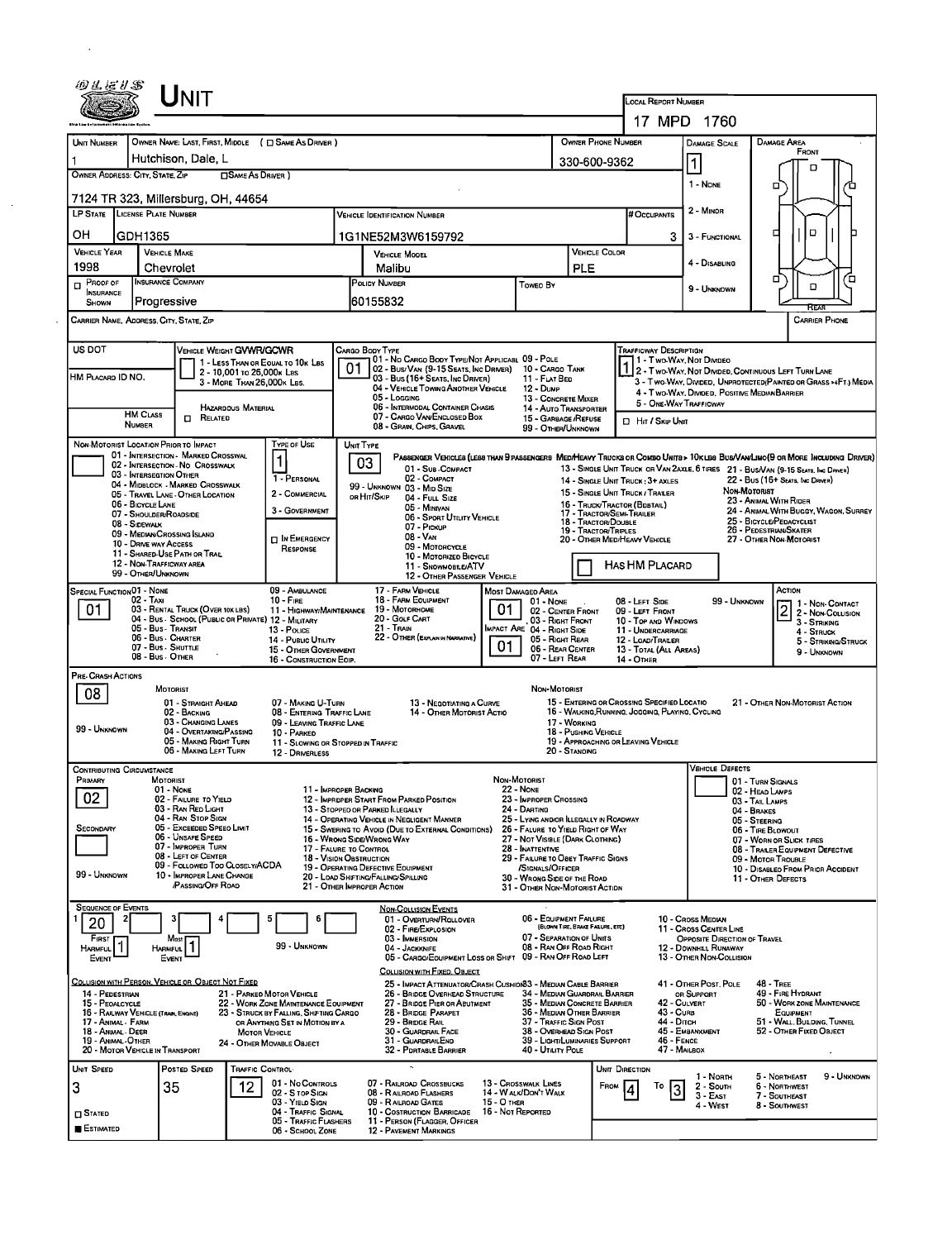| ぬきだりや                                                                 |                                                | <b>NIT</b>                                                              |                            |                                                                                |    |                                                                                                                                |                                     |                                                                       |                                      |                                                                                                 |                                                   |                                                        |                                     |                                                                                                                        |  |
|-----------------------------------------------------------------------|------------------------------------------------|-------------------------------------------------------------------------|----------------------------|--------------------------------------------------------------------------------|----|--------------------------------------------------------------------------------------------------------------------------------|-------------------------------------|-----------------------------------------------------------------------|--------------------------------------|-------------------------------------------------------------------------------------------------|---------------------------------------------------|--------------------------------------------------------|-------------------------------------|------------------------------------------------------------------------------------------------------------------------|--|
|                                                                       |                                                |                                                                         |                            |                                                                                |    |                                                                                                                                |                                     |                                                                       |                                      |                                                                                                 | <b>LOCAL REPORT NUMBER</b>                        |                                                        |                                     |                                                                                                                        |  |
|                                                                       |                                                |                                                                         |                            |                                                                                |    |                                                                                                                                |                                     |                                                                       |                                      |                                                                                                 |                                                   | 17 MPD 1760                                            |                                     |                                                                                                                        |  |
| <b>UNIT NUMBER</b>                                                    |                                                |                                                                         |                            | OWNER NAME: LAST, FIRST, MIDDLE ( $\Box$ SAME AS DRIVER )                      |    |                                                                                                                                |                                     |                                                                       |                                      | <b>OWNER PHONE NUMBER</b>                                                                       |                                                   | <b>DAMAGE SCALE</b>                                    |                                     | <b>DAMAGE AREA</b><br>FRONT                                                                                            |  |
| 2                                                                     | Lake, Scot, R                                  |                                                                         |                            |                                                                                |    |                                                                                                                                |                                     |                                                                       | 330-317-9668                         |                                                                                                 |                                                   | 3                                                      |                                     | о                                                                                                                      |  |
| OWNER ADDRESS: CITY, STATE, ZIP                                       |                                                |                                                                         | <b>CISAME AS DRIVER</b> )  |                                                                                |    |                                                                                                                                |                                     |                                                                       |                                      |                                                                                                 |                                                   | 1 - None                                               |                                     | α                                                                                                                      |  |
| 7576 CR 201, Millersburg, OH, 44654                                   |                                                |                                                                         |                            |                                                                                |    |                                                                                                                                |                                     |                                                                       |                                      |                                                                                                 |                                                   | 2 - MINOR                                              |                                     |                                                                                                                        |  |
| <b>LP STATE</b>                                                       | LICENSE PLATE NUMBER                           |                                                                         |                            |                                                                                |    | <b>VEHICLE IDENTIFICATION NUMBER</b>                                                                                           |                                     |                                                                       |                                      |                                                                                                 | # Occupants                                       |                                                        |                                     |                                                                                                                        |  |
| ОH                                                                    | <b>BLF65</b>                                   |                                                                         |                            |                                                                                |    | 1HD1FRW463Y716679                                                                                                              |                                     |                                                                       |                                      |                                                                                                 |                                                   | 3 - FUNCTIONAL                                         |                                     | г                                                                                                                      |  |
| <b>VEHICLE YEAR</b><br>2003                                           | <b>VEHICLE MAKE</b>                            |                                                                         |                            |                                                                                |    | VEHICLE MODEL                                                                                                                  |                                     |                                                                       | VEHICLE COLOR                        |                                                                                                 |                                                   | 4 - DISABLING                                          |                                     |                                                                                                                        |  |
| PROOF OF                                                              | INSURANCE COMPANY                              | Harley-Davidson                                                         |                            |                                                                                |    | Motorcycle<br>POLICY NUMBER                                                                                                    |                                     | Towed By                                                              | <b>SIL</b>                           |                                                                                                 |                                                   | σ                                                      |                                     |                                                                                                                        |  |
| <b>INSURANCE</b><br>SHOWN                                             | Nationwide                                     |                                                                         |                            |                                                                                |    | MSNA0065067434-0                                                                                                               |                                     | <b>Finneys Towing</b>                                                 |                                      |                                                                                                 |                                                   | 9 - UNKNOWN                                            |                                     | □<br>REA                                                                                                               |  |
| CARRIER NAME, ADDRESS, CITY, STATE, ZIP                               |                                                |                                                                         |                            |                                                                                |    |                                                                                                                                |                                     |                                                                       |                                      |                                                                                                 |                                                   |                                                        |                                     | CARRIER PHONE                                                                                                          |  |
| US DOT                                                                |                                                | VEHICLE WEIGHT GWWR/GCWR                                                |                            |                                                                                |    | CARGO BODY TYPE                                                                                                                |                                     |                                                                       |                                      |                                                                                                 | <b>TRAFFICWAY DESCRIPTION</b>                     |                                                        |                                     |                                                                                                                        |  |
|                                                                       |                                                |                                                                         | 2 - 10,001 To 26,000x Las  | 1 - LESS THAN OR EQUAL TO 10K LBS                                              | 01 | 01 - No CARGO BODY TYPE/NOT APPLICABL 09 - POLE<br>02 Bus/Van (9-15 Seats, Inc Driver)                                         |                                     | 10 - CARGO TANK                                                       |                                      |                                                                                                 |                                                   | 1 - Two-Way, Not Divideo                               |                                     | 2 - Two Way, Not Divideo, Continuous LEFT TURN LANE                                                                    |  |
| HM PLACARD ID NO.                                                     |                                                |                                                                         | 3 - MORE THAN 26,000K LBS. |                                                                                |    | 03 - Bus (16+ Seats, Inc DRIVER)<br>04 - VEHICLE TOWING ANOTHER VEHICLE                                                        |                                     | 11 - FLAT BEO<br>12 - Dump                                            |                                      |                                                                                                 |                                                   | 4 - Two-Way, Divideo, Positive Median Barrier          |                                     | 3 - Two-Way, Divideo, Unprotected (Painted or Grass >4FT.) Media                                                       |  |
|                                                                       |                                                |                                                                         | HAZAROOUS MATERIAL         |                                                                                |    | $05 -$ Logging<br>06 - INTERMOOAL CONTAINER CHASIS                                                                             |                                     | 13 - CONCRETE MIXER<br>14 - Auto Transporter                          |                                      |                                                                                                 |                                                   | 5 - ONE-WAY TRAFFICWAY                                 |                                     |                                                                                                                        |  |
| <b>HM CLASS</b><br>П.<br>RELATED<br>NUMBER                            |                                                |                                                                         |                            |                                                                                |    | 07 - CARGO VAN ENGLOSED BOX<br>08 - GRAIN, CHIPS, GRAVEL                                                                       |                                     | 15 - GARBAGE / REFUSE<br>99 - OTHER/UNKNOWN                           |                                      |                                                                                                 | <b>D</b> Hit / Skip UNIT                          |                                                        |                                     |                                                                                                                        |  |
| NON-MOTORIST LOCATION PRIDR TO IMPACT                                 |                                                |                                                                         |                            | Type of Use                                                                    |    | UNIT TYPE                                                                                                                      |                                     |                                                                       |                                      |                                                                                                 |                                                   |                                                        |                                     |                                                                                                                        |  |
|                                                                       |                                                | 01 - INTERSECTION - MARKED CROSSWAL<br>02 - INTERSECTION - NO CROSSWALK |                            | 1                                                                              |    | 09                                                                                                                             |                                     |                                                                       |                                      |                                                                                                 |                                                   |                                                        |                                     | PASSENGER VEHICLES (LESS THAN 9 PASSENGERS MEDA TENCKS OR COMBO UNITS > 10KLBS BUS/VAMLIMO(9 OR MORE INCLUDING DRIVER) |  |
|                                                                       | 03 - INTERSECTION OTHER                        | 04 - MIDBLOCK - MARKEO CROSSWALK                                        |                            | 1 - PERSONAL                                                                   |    | 01 - SUB-COMPACT<br>02 - COMPACT                                                                                               |                                     |                                                                       |                                      | 14 - SINGLE UNIT TRUCK: 3+ AXLES                                                                |                                                   |                                                        |                                     | 13 - SINGLE UNIT TRUCK OR VAN 2AXLE, 6 TIRES 21 - BUS/VAN (9-15 SEATS, INC DRIVER)<br>22 - Bus (16+ Seats, Inc Driver) |  |
|                                                                       | 06 - BICYCLE LANE                              | 05 - TRAVEL LANE - OTHER LOCATION                                       |                            | 2 - COMMERCIAL                                                                 |    | 99 - UNKNOWN 03 - MIO SIZE<br>or Hit/Skip<br>04 - FULL SIZE                                                                    |                                     |                                                                       |                                      | 15 - SINGLE UNIT TRUCK / TRAILER                                                                |                                                   |                                                        | Non Motorist                        | 23 - ANIMAL WITH RIDER                                                                                                 |  |
|                                                                       | 07 - SHOULDER/RDADSIDE                         |                                                                         |                            | 3 - GOVERNMENT                                                                 |    | 16 - TRUCK/TRACTOR (BOBTAR.)<br>05 - Minkvan<br>17 - TRACTOR/SEMI-TRAILER<br>06 - SPORT UTILITY VEHICLE<br>18 - TRACTOR/DOUBLE |                                     |                                                                       |                                      |                                                                                                 |                                                   |                                                        |                                     | 24 - ANIMAL WITH BUGGY, WAGON, SURREY<br>25 - BICYCLE/PEDACYCLIST                                                      |  |
|                                                                       | 08 - SIDEWALK                                  | 09 - MEDIAN/CROSSING SLAND                                              |                            | <b>D IN EMERGENCY</b>                                                          |    | 07 - Pickup<br>19 - Tractor Trules<br>$08 - V_{AN}$<br>20 - OTHER MEDIHEAVY VEHICLE                                            |                                     |                                                                       |                                      |                                                                                                 | 26 - PEDESTRIAN/SKATER<br>27 - OTHER NON-MOTORIST |                                                        |                                     |                                                                                                                        |  |
|                                                                       | 10 - DRIVE WAY ACCESS                          | 11 - SHARED-USE PATH OR TRAIL                                           |                            | RESPONSE                                                                       |    | 09 - MOTORCYCLE<br>10 - MOTORIZED BICYCLE                                                                                      |                                     |                                                                       |                                      |                                                                                                 |                                                   |                                                        |                                     |                                                                                                                        |  |
|                                                                       | 12 - NON-TRAFFICWAY AREA<br>99 - OTHER/UNKNOWN |                                                                         |                            |                                                                                |    | 11 - SNOWMOBLE/ATV<br>12 - OTHER PASSENGER VEHICLE                                                                             |                                     |                                                                       |                                      | HAS HM PLACARD                                                                                  |                                                   |                                                        |                                     |                                                                                                                        |  |
| <b>SPECIAL FUNCTIONO1 - NONE</b>                                      | $02 - TAX1$                                    |                                                                         |                            | 09 - AMBULANCE                                                                 |    | 17 - FARM VEHICLE<br>18 - FARM EQUIPMENT                                                                                       | Most Damageo Area                   |                                                                       |                                      |                                                                                                 |                                                   |                                                        |                                     | ACTION                                                                                                                 |  |
| 01                                                                    |                                                | 03 - RENTAL TRUCK (OVER 10K LBS)                                        |                            | $10 -$ Fire<br>11 - HIGHWAY/MAINTENANCE                                        |    | 19 - Мотовноме<br>20 - GOLF CART                                                                                               | 03                                  | 01 - NONE<br>02 - CENTER FRONT                                        |                                      | 08 - LEFT SIDE<br>09 - LEFT FRONT                                                               |                                                   | 99 - Unknown                                           |                                     | 1 - NDN CONTACT<br>3 2 - Non-Collision                                                                                 |  |
|                                                                       | 05 - Bus - Transit                             | 04 - Bus - SCHODL (PUBLIC OR PRIVATE) 12 - MILITARY                     |                            | 13 - Pouce                                                                     |    | 21 - TRAIN                                                                                                                     | IMPACT ARE 04 - RIGHT SIDE          | 03 - Richt Front                                                      |                                      |                                                                                                 | 10 - Top and Windows<br>11 - UNDERCARRIAGE        |                                                        |                                     | 3 - STRIKING<br>4 - STRUCK                                                                                             |  |
|                                                                       | 06 - Bus - Charter<br>07 - Bus - SHUTTLE       |                                                                         |                            | 14 - Pueuc UTILITY<br>15 - OTHER GOVERNMENT                                    |    | 22 - OTHER (EXPLANIN NARRATIVE)                                                                                                | 03                                  | 05 - Right Rear<br>06 - REAR CENTER                                   |                                      |                                                                                                 | 12 - LOAD/TRALER<br>13 - TOTAL (ALL AREAS)        |                                                        |                                     | 5 - STRIKING/STRUCK<br>9 - Unknown                                                                                     |  |
|                                                                       | 08 - Bus - OTHER                               |                                                                         |                            | 16 - CONSTRUCTION EOIP.                                                        |    |                                                                                                                                |                                     | 07 - Left Rear                                                        |                                      | 14 - OTHER                                                                                      |                                                   |                                                        |                                     |                                                                                                                        |  |
| PRE-CRASH ACTIONS<br>01                                               |                                                | MOTORIST                                                                |                            |                                                                                |    |                                                                                                                                |                                     | Non-Motorist                                                          |                                      |                                                                                                 |                                                   |                                                        |                                     |                                                                                                                        |  |
|                                                                       |                                                | 01 - STRAIGHT AHEAD<br>02 - BACKING                                     |                            | 07 - MAKING U-TURN<br>08 - ENTERING TRAFFIC LANE                               |    | 13 - Negotiating a Curve<br>14 - OTHER MOTORIST ACTIO                                                                          |                                     |                                                                       |                                      | 15 - ENTERING OR CROSSIND SPECIFIED LOCATIO<br>16 - WALKING, RUNNING, JOGGING, PLAYING, CYCLING |                                                   |                                                        |                                     | 21 - OTHER NON-MOTORIST ACTION                                                                                         |  |
| 99 - Unknown                                                          |                                                | 03 - CHANGING LANES<br>04 - OVERTAKING/PASSING                          |                            | 09 - LEAVING TRAFFIC LANE                                                      |    |                                                                                                                                |                                     |                                                                       | 17 - WORKING<br>18 - Pushing Vehicle |                                                                                                 |                                                   |                                                        |                                     |                                                                                                                        |  |
|                                                                       |                                                | 05 - MAKING RIGHT TURN<br>06 - MAKING LEFT TURN                         |                            | 10 - PARKEO<br>11 - SLOWING OR STOPPED IN TRAFFIC                              |    |                                                                                                                                |                                     |                                                                       | 20 - STANDING                        | 19 - APPROACHING OR LEAVING VEHICLE                                                             |                                                   |                                                        |                                     |                                                                                                                        |  |
| CONTRIBUTING CIRCUMSTANCE                                             |                                                |                                                                         |                            | 12 - DRIVERLESS                                                                |    |                                                                                                                                |                                     |                                                                       |                                      |                                                                                                 |                                                   | VEHICLE DEFECTS                                        |                                     |                                                                                                                        |  |
| PRIMARY                                                               | MOTORIST                                       | 01 - None                                                               |                            | 11 - IMPROPER BACKING                                                          |    |                                                                                                                                | Non-Motorist<br>22 - NONE           |                                                                       |                                      |                                                                                                 |                                                   |                                                        | 01 - TURN SIGNALS                   |                                                                                                                        |  |
| 01                                                                    |                                                | 02 - FAILURE TO YIELO<br>03 - RAN REO LIGHT                             |                            |                                                                                |    | 12 - IMPROPER START FROM PARKED POSITION<br>13 - STOPPED OR PARKED LLEGALLY                                                    | 24 - DARTING                        | 23 - IMPROPER CROSSING                                                |                                      |                                                                                                 |                                                   |                                                        | 02 - HEAD LAMPS<br>03 - TAIL LAMPS  |                                                                                                                        |  |
|                                                                       |                                                | 04 - RAN STOP SIGN<br>05 - Exceeded Speed Limit                         |                            |                                                                                |    | 14 - OPERATING VEHICLE IN NEGLIGENT MANNER                                                                                     |                                     |                                                                       |                                      | 25 - LYING ANDIOR LLEGALLY IN ROADWAY                                                           |                                                   |                                                        | 04 - BRAKES<br><b>05 - STEERING</b> |                                                                                                                        |  |
| SECONDARY                                                             |                                                | 06 - UNSAFE SPEED<br>07 - IMPROPER TURN                                 |                            |                                                                                |    | 15 - Swering to Avoid (Due to External Conditions)<br>16 - Wrong Side Wrong Way                                                |                                     | 26 - FALURE TO YIELD RIGHT OF WAY<br>27 - NOT VISIBLE (DARK CLOTHING) |                                      |                                                                                                 |                                                   |                                                        | 06 - TIRE BLOWOUT                   | 07 - WORN OR SLICK TIRES                                                                                               |  |
|                                                                       |                                                | 08 - LEFT OF CENTER<br>09 - FOLLOWED TOO CLOSELY/ACDA                   |                            | 17 - FALURE TO CONTROL<br><b>18 - VISION OBSTRUCTION</b>                       |    |                                                                                                                                |                                     | 28 - INATTENTIVE<br>29 - FAILURE TO OBEY TRAFFIC SIGNS                |                                      |                                                                                                 |                                                   |                                                        |                                     | 08 - TRALER EQUIPMENT DEFECTIVE<br>09 - Motor Trouble                                                                  |  |
| 99 - UNKNOWN                                                          |                                                | 10 - IMPROPER LANE CHANGE<br><b>PASSING OFF ROAD</b>                    |                            |                                                                                |    | 19 - OPERATING DEFECTIVE EQUIPMENT<br>20 - LOAD SHIFTING/FALLING/SPILLING                                                      |                                     | /Stannes/Officer<br>30 - WRONG SIDE OF THE ROAD                       |                                      |                                                                                                 |                                                   |                                                        |                                     | 10 - DISABLED FROM PRIDR ACCIDENT<br>11 - OTHER DEFECTS                                                                |  |
|                                                                       |                                                |                                                                         |                            |                                                                                |    | 21 - OTHER IMPROPER ACTION                                                                                                     |                                     | 31 - OTHER NON-MOTORIST ACTION                                        |                                      |                                                                                                 |                                                   |                                                        |                                     |                                                                                                                        |  |
| <b>Sequence of Events</b>                                             |                                                |                                                                         |                            |                                                                                |    | <b>NON-COLLISION EVENTS</b><br>01 - OVERTURN/ROLLOVER                                                                          |                                     | 06 - EQUIPMENT FAILURE                                                |                                      |                                                                                                 |                                                   | 10 - Cross Median                                      |                                     |                                                                                                                        |  |
| 01<br>FIRST                                                           |                                                | Most                                                                    |                            |                                                                                |    | 02 - FIRE/EXPLOSION<br>03 - IMMERSION                                                                                          |                                     | 07 - SEPARATION OF UNITS                                              | (BLOWN TIRE, BRAKE FAILURE, ETC)     |                                                                                                 |                                                   | 11 - Cross CENTER LINE<br>OPPOSITE DIRECTION OF TRAVEL |                                     |                                                                                                                        |  |
| 1<br><b>HARMFUL</b><br>EVENT                                          |                                                | HARMFUL <sup>1</sup><br>EVENT                                           |                            | 99 UNKNOWN                                                                     |    | 04 - JACKKNIFE<br>05 - CARGO/EQUIPMENT LOSS OR SHIFT                                                                           |                                     | 08 - RAN OFF ROAD RIGHT<br>09 - RAN OFF ROAD LEFT                     |                                      |                                                                                                 |                                                   | 12 - DOWNHILL RUNAWAY<br>13 - OTHER NON-COLLISION      |                                     |                                                                                                                        |  |
|                                                                       |                                                |                                                                         |                            |                                                                                |    | COLLISION WITH FIXED, OBJECT                                                                                                   |                                     |                                                                       |                                      |                                                                                                 |                                                   |                                                        |                                     |                                                                                                                        |  |
| COLLISION WITH PERSON, VEHICLE OR OBJECT NOT FIXED<br>14 - PEDESTRIAN |                                                |                                                                         |                            | 21 - PARKED MOTOR VEHICLE                                                      |    | 25 - IMPACT ATTENUATOR/CRASH CUSHION33 - MEDIAN CABLE BARRIER<br>26 - BRIDGE OVERHEAD STRUCTURE                                |                                     | 34 - MEDIAN GUARDRAIL BARRIER                                         |                                      |                                                                                                 |                                                   | 41 - OTHER POST, POLE<br>OR SUPPORT                    |                                     | <b>48 - TREE</b><br>49 - FIRE HYDRANT                                                                                  |  |
| 15 - PEDALCYCLE<br>16 - RAILWAY VEHICLE (TRAN, ENGINE)                |                                                |                                                                         |                            | 22 - WORK ZONE MAINTENANCE EQUIPMENT<br>23 - STRUCK BY FALLING, SHIFTING CARGO |    | 27 - BRIDGE PIER OR ABUTMENT<br>28 - BRIDGE PARAPET                                                                            |                                     | 35 - MEDIAN CONCRETE BARRIER<br>36 - MEOWN OTHER BARRIER              |                                      |                                                                                                 | 42 - CULVERT<br>43 - Cuna                         |                                                        |                                     | 50 - WORK ZONE MAINTENANCE<br>EQUIPMENT                                                                                |  |
| 17 - Angers. Farm<br>18 - Animal Deer                                 |                                                |                                                                         | <b>MOTOR VEHICLE</b>       | OR ANYTHING SET IN MOTION BY A                                                 |    | 29 - BRIDGE RAIL<br>30 - GUARDRAIL FACE                                                                                        |                                     | 37 - Traffic Sign Post<br>38 - Overhead Sign Post                     |                                      |                                                                                                 | 44 - Олсн                                         | 45 - EMBANKMENT                                        |                                     | 51 - WALL, BULONG, TUNNEL<br>52 - OTHER FIXED OBJECT                                                                   |  |
| 19 - ANIMAL - OTHER<br>20 - MOTOR VEHICLE IN TRANSPORT                |                                                |                                                                         |                            | 24 - OTHER MOVABLE OBJECT                                                      |    | 31 - GUARDRAILEND<br>32 - PORTABLE BARRIER                                                                                     |                                     | 39 - LIGHT/LUMINARIES SUPPORT<br>40 - UTILITY POLE                    |                                      |                                                                                                 | 46 - FENCE<br>47 - MARBOX                         |                                                        |                                     |                                                                                                                        |  |
| UNIT SPEED                                                            |                                                | POSTED SPEED                                                            | TRAFFIC CONTROL            |                                                                                |    |                                                                                                                                |                                     |                                                                       |                                      | UNIT DERECTION                                                                                  |                                                   |                                                        |                                     |                                                                                                                        |  |
| 30                                                                    |                                                | 35                                                                      | 12                         | 01 - No CONTROLS                                                               |    | 07 - RALROAD CROSSBUCKS                                                                                                        | 13 - CROSSWALK LINES                |                                                                       |                                      | FROM                                                                                            | То                                                | 1 - North<br>$2 -$ South                               |                                     | 5 - NORTHEAST<br>9 - UNKNOWN<br>6 - NORTHWEST                                                                          |  |
|                                                                       |                                                |                                                                         |                            | 02 - S TOP SIGN<br>03 - Yield Sign                                             |    | 08 - RAILROAD FLASHERS<br>09 - RALROAD GATES                                                                                   | 14 - WALK/DON'T WALK<br>15 - O THER |                                                                       |                                      |                                                                                                 |                                                   | 3 - East<br>4 - West                                   |                                     | 7 - SOUTHEAST<br><b>8 - SOUTHWEST</b>                                                                                  |  |
| <b>CI STATEO</b><br><b>E</b> ESTIMATED                                |                                                |                                                                         |                            | 04 - Traffic Signal<br>05 - TRAFFIC FLASHERS                                   |    | 10 - COSTRUCTION BARRICADE 16 - NOT REPORTED<br>11 - PERSON (FLAGGER, OFFICER                                                  |                                     |                                                                       |                                      |                                                                                                 |                                                   |                                                        |                                     |                                                                                                                        |  |
|                                                                       |                                                |                                                                         |                            | 06 - SCHOOL ZONE                                                               |    | 12 - PAVEMENT MARKINGS                                                                                                         |                                     |                                                                       |                                      |                                                                                                 |                                                   |                                                        |                                     |                                                                                                                        |  |